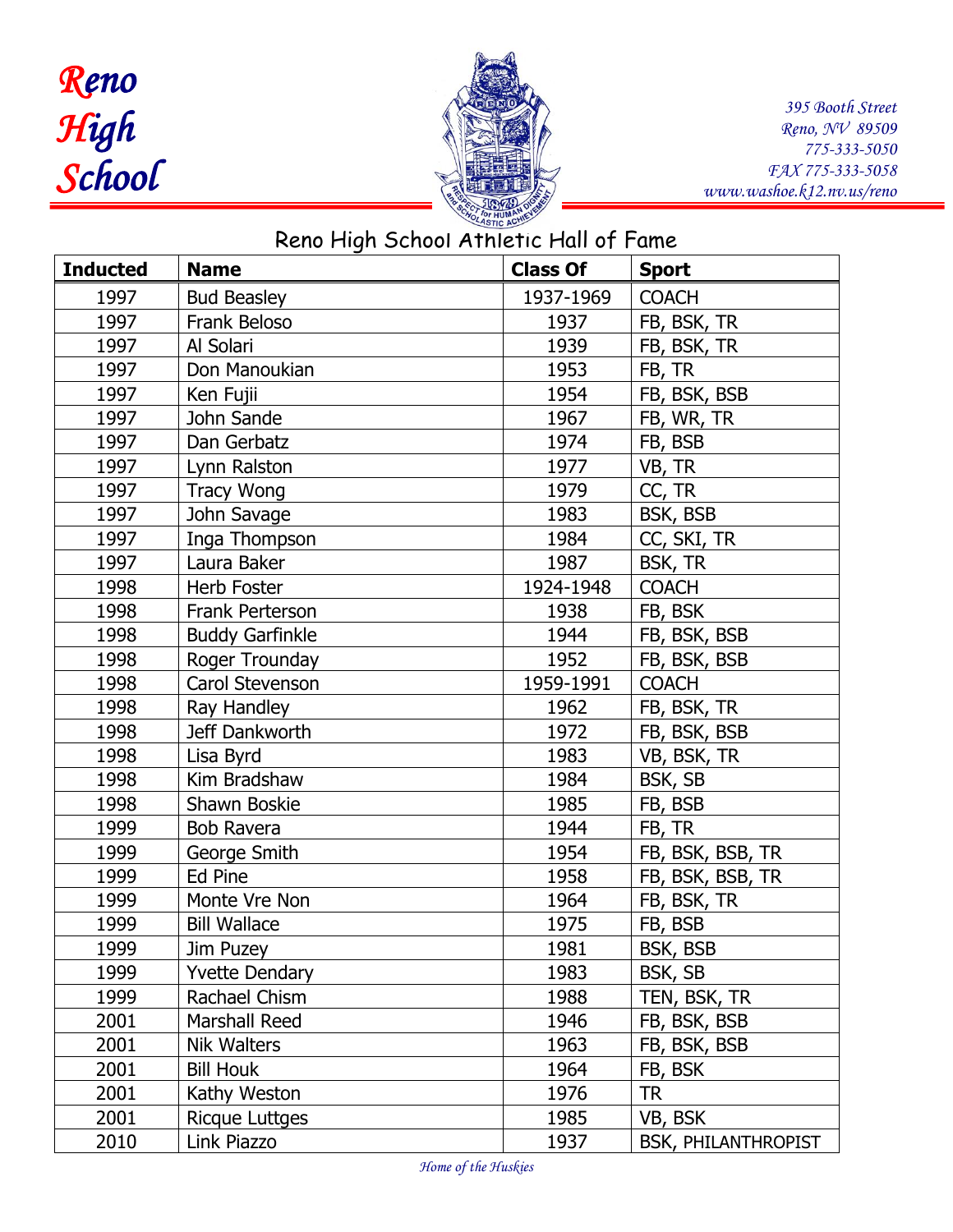| 2010 | Alex Kanwetz Sr.        | 1957      | FB, BSK, TR          |
|------|-------------------------|-----------|----------------------|
| 2010 | <b>Frank Azcarate</b>   | 1962      | FB, BSK              |
| 2010 | Ray Hayes               | 1968      | FB, TR, COACH        |
| 2010 | <b>Phinnie Marsh</b>    | 1970-1996 | <b>COACH</b>         |
| 2010 | Gene Scattini           | 1973-1984 | <b>COACH</b>         |
| 2010 | Pat Alberti             | 1976      | FB, WR, TR           |
| 2010 | Dirk Manoukian          | 1982      | FB, WR, TR           |
| 2010 | Melissa Batchelder      | 1990      | VB, BSK              |
| 2010 | <b>Haley Anderson</b>   | 1999      | BSK, TR              |
| 2011 | <b>Darrell Pastrell</b> | 1954      | BSK, BSB             |
| 2011 | <b>Fred Dallimore</b>   | 1962      | <b>BSB</b>           |
| 2011 | <b>Art Collins</b>      | 1977-2003 | <b>COACH</b>         |
| 2011 | Allen Gray              | 1977      | FB, BSB              |
| 2011 | Jim Warner              | 1977      | FB, BSB              |
| 2011 | Jennifer Pace           | 1985      | GOLF, BSK, SB        |
| 2011 | Joe Rissone             | 1985      | FB, WR               |
| 2011 | Ronda Dreher            | 1986      | VB, BSK, SB          |
| 2012 | Dodie Post Gann         | 1940      | <b>SKI</b>           |
| 2012 | <b>Dick Trachok</b>     | 1950-1959 | <b>COACH</b>         |
| 2012 | George Ochs             | 1973-1996 | <b>COACH</b>         |
| 2012 | <b>Tom Owens</b>        | 1974-1981 | <b>COACH</b>         |
| 2012 | Mike Legarza            | 1978      | FB, BSK              |
| 2012 | Dan Plater              | 1978      | FB, TR               |
| 2012 | John Engs               | 1981      | <b>SWIM</b>          |
| 2012 | <b>Tiffany Shaw</b>     | 1990      | VB, BSK, SB          |
| 2013 | Dave Dungan             | 1952      | FB, BSK, BSB         |
| 2013 | Craig Morrison          | 1959      | FB, BSK, BSB         |
| 2013 | Lynn Stiles             | 1959      | FB, BSK, TR          |
| 2013 | Steve Johnson           | 1973      | <b>TEN</b>           |
| 2013 | Dan Peters              | 1976      | CC, SWIM             |
| 2013 | Melissa Padgett         | 2000      | <b>BSK</b>           |
| 2013 | Megan Nunn              | 2001      | GOLF, BSK, SB        |
| 2014 | Hank DeRicco            | 1953      | FB, BSK, BSB         |
| 2014 | Bob Benson              | 1954-1980 | COACH, ADMIN         |
| 2014 | Jeff Morby              | 1955      | FB, BSK, TR          |
| 2014 | Jim Gray                | 1975      | FB, BSB              |
| 2014 | <b>Tony Shanks</b>      | 1978      | FB, BSB              |
| 2014 | Marc Bedell             | 1979      | FB, TR               |
| 2014 | <b>Bruce Susong</b>     | 1996-2007 | <b>COACH</b>         |
| 2015 | <b>Bill Daniel</b>      | 1957      | <b>FB</b>            |
| 2015 | <b>Steve Duddy</b>      | 1978      | FB, BSB              |
| 2015 | <b>Bill Penaluna</b>    | 1979-2006 | COACH, ATHLETIC DIR. |
| 2015 | <b>Football Team</b>    | 1984      | <b>FB</b>            |
| 2015 | Stacy May               | 2002      | GOLF, TEN, BSK, SB   |
| 2015 | Jackie Rinehart         | 2003      | VB, BSK, SB          |